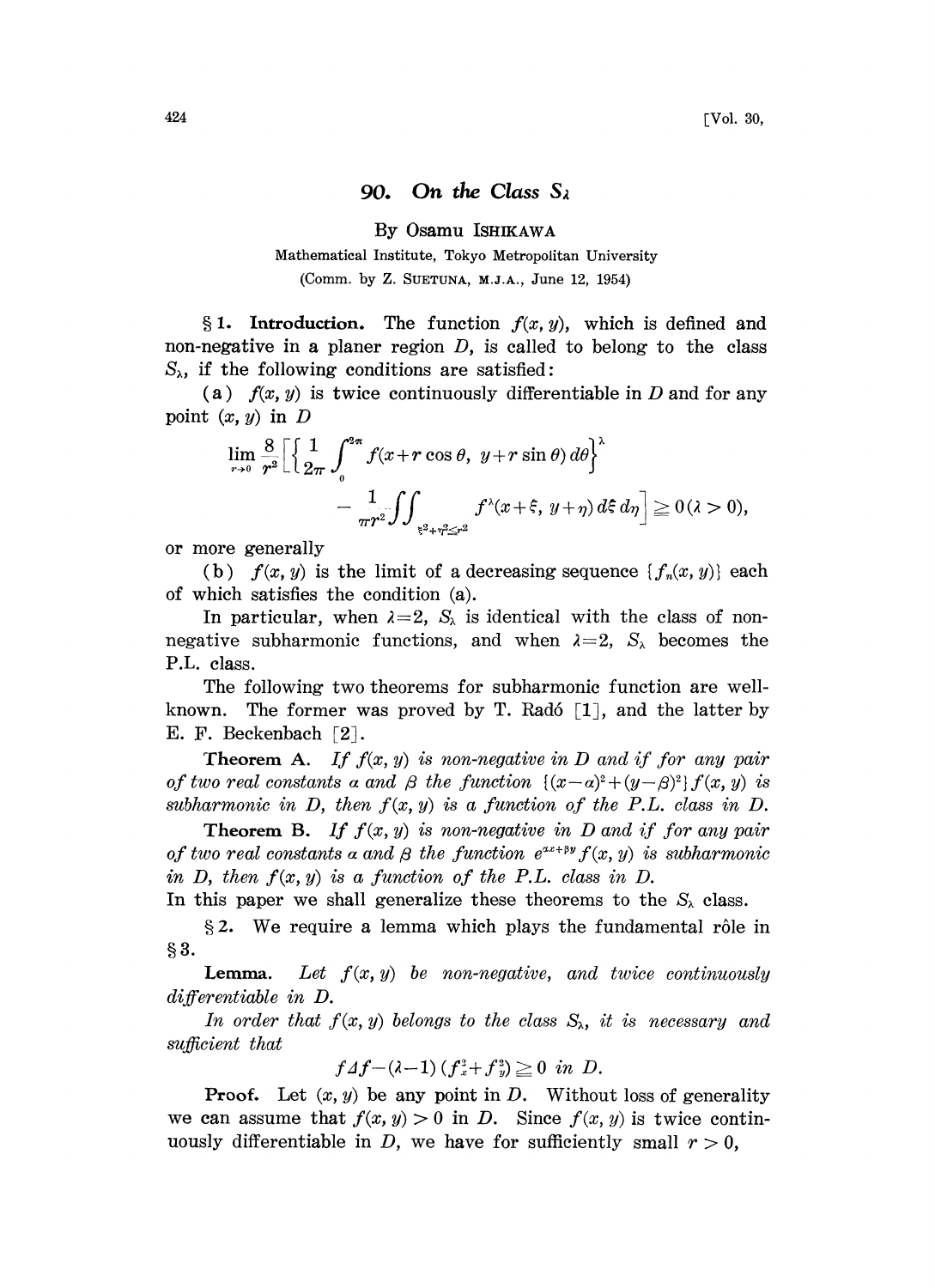No. 6] On the Class  $S_{\lambda}$  425

 $f(x+r\cos\theta, y+r\sin\theta) = f(x, y) + f_x(x, y)r\cos\theta + f_y(x, y)r\sin\theta$  $+\frac{1}{2!}\{f_{xx}(x, y)r^2\cos^2\theta+2f_{xy}(x, y)r^2\sin\theta\cos\theta+f_{yy}(x, y)r^2\sin\theta\}+0(r^2).$ 

Therefore

$$
\frac{1}{2\pi} \int_0^{2\pi} f(x+r\cos\theta, y+r\sin\theta) d\theta = f(x, y) + \frac{1}{4} r^2 \{f_{xx}(x, y) + f_{yy}(x, y)\} + 0(r^2).
$$

Since  $f(x, y) > 0$  in D, we obtain

(1) 
$$
\left\{\frac{1}{2\pi}\int_0^{2\pi} f(x+r\cos\theta, y+r\sin\theta) d\theta\right\}^{\lambda} = f^{\lambda}(x, y) + \frac{\lambda r^2}{4} f^{\lambda-1}(x, y) \{f_{xx}(x, y) + f_{yy}(x, y)\} + 0(r^2).
$$

However,

$$
f^{\lambda}(x+\rho\cos\theta, y+\rho\sin\theta) = f^{\lambda}(x, y) + \lambda\rho\cos\theta f^{\lambda-1}(x, y)f_x(x, y)
$$
  
+  $\lambda\rho\sin\theta f^{-1}(x, y)f_y(x, y) + \frac{1}{2!} \{\rho^2\lambda(\lambda-1)\cos^2\theta f^{\lambda-2}(x, y)f_x^2(x, y)$   
+  $\rho^2\lambda(\lambda-1)\sin^2\theta f^{\lambda-2}(x, y)f_y^2(x, y) + 2\rho^2\cos\theta\sin\theta$   

$$
[\lambda(\lambda-1)f_x(x, y)f_y(x, y)f^{\lambda-2}(x, y) + \lambda f^{\lambda-1}(x, y)f_{xy}(x, y)]
$$
  
+  $\rho^2\lambda\cos^2\theta f^{\lambda-1}(x, y)f_{xx}(x, y) + \rho^2\lambda\sin^2\theta f^{\lambda-1}(x, y)f_{yy}(x, y)] + 0(\rho^2).$ 

For sufficiently small r, and for any  $\rho(0 < \rho \leq r)$ , we have

$$
(2) \qquad \frac{1}{\pi r^{2}} \int_{0}^{2\pi} \int_{0}^{r} f^{\lambda}(x+\rho \cos \theta, y+\rho \sin \theta) \rho \, d\rho \, d\theta
$$
\n
$$
= f^{\lambda}(x, y) + \frac{r^{2}}{8} \lambda(\lambda - 1) f^{\lambda - 2}(x, y) [f^{\lambda}_{x}(x, y) + f^{\lambda}_{y}(x, y)]
$$
\n
$$
+ \frac{r^{2}}{8} \lambda f^{\lambda - 1}(x, y) [f_{xx}(x, y) + f_{yy}(x, y)] + 0(r^{2}).
$$

By  $(1)$  and  $(2)$ , we see that

$$
(3) \quad \frac{8}{r^2} \Biggl[ \Biggl( \frac{1}{2\pi} \int_0^{2\pi} f(x + r \cos \theta, y + r \sin \theta) \, d\theta \Biggr)^{\lambda} - \frac{1}{\pi r^2} \int_0^{2\pi} \int_0^r f^{\lambda}(x + \rho \cos \theta, y + \rho \sin \theta) \, \rho \, d\rho \, d\theta \Biggr] \\ = \lambda \, f^{\lambda - 1}(x, y) \{ f(x, y) [f_{xx}(x, y) + f_{yy}(x, y)] - (\lambda - 1) [f_x^2(x, y) + f_y^2(x, y)] \} + 0(1).
$$

Thus we have

$$
\lim_{r \to 0} \frac{8}{r^2} \Biggl[ \Biggl\{ \frac{1}{2\pi} \int_0^{2\pi} f(x + r \cos \theta, y + r \sin \theta) d\theta \Biggr\}^{\lambda} - \frac{1}{\pi r^2} \int_0^{2\pi} \int_0^r f^{\lambda}(x + \rho \cos \theta, y + \rho \sin \theta) \rho d\rho d\theta \Biggr]
$$
  
=  $\lambda f^{\lambda - 1}(x, y)$  if  $f(x, y)$  if  $f(x, y) + f(x, y) = (\lambda - 1) \int_0^{2\pi} f^2(x, y) \Biggr] + f^2(x, y)$ 

 $=\lambda f^{\lambda-1}(x, y)\{f(x, y)[f_{xx}(x, y)+f_{yy}(x, y)]-(\lambda-1)[f_{x}^{2}(x, y)+f_{y}^{2}(x, y)]\}.$ Hence the lemma is proved.

Remark. The class  $S_{\lambda}$  decreases as  $\lambda$  increases.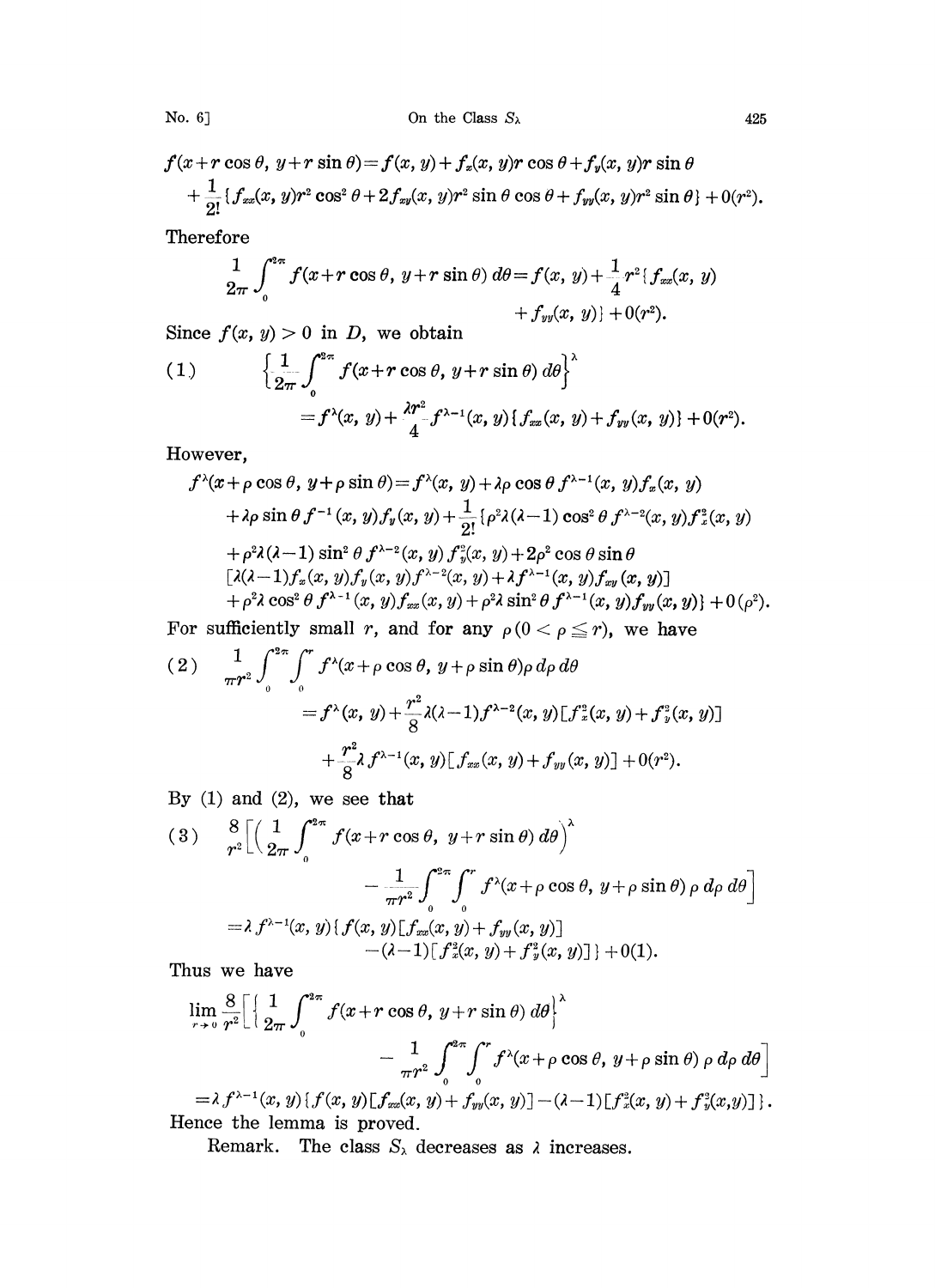3. We shall now generalize Theorem A.

**Theorem 1.** If  $f(x, y)$  is non-negative in D and for any pair of real constants a and  $\beta$  the function  $\{(x-a)^2 + (y-\beta)^2\} f(x, y)$  belongs to the class  $S_{\lambda}$  in D, where  $0 < \lambda < 2$ , then  $f(x, y)$  belongs to the P.L. class in D.

**Proof.** Firstly we assume that  $f(x, y)$  is twice continuously differentiable in D. Without loss of generality we can assume that  $f(x, y) > 0$  in D.

Let us put

(4) 
$$
F = [(x-a)^2 + (y-\beta)^2] f(x, y) = p(x, y) f(x, y).
$$

Therefore

 $F_x=2(x-a)f+pf_x$ ,  $F_{xx}=2f+4(x-a)f_x+pf_{xx}$  and so on. Then we have

(5)  $FAF-(\lambda-1)(F_x^2+F_y^2)=pf(pAf+4(x-a)f_x+4(y-\beta)f_y+4f)$  $-(\lambda - 1)\lceil p^2(f_x^2 + f_y^2) + 4f^2p + 4f(x - a)pf_x + 4f(y - \beta)pf_y \rceil$  $=$ *pR*.

say. Hence

(6) 
$$
R = pf \Delta f + 4(x - \alpha)(2 - \lambda)ff_x + 4(y - \beta)(2 - \lambda)ff_y - (\lambda - 1)p(f_x^2 + f_y^2) + 4(2 - \lambda)f^2.
$$

Since  $F=pf$  is a function of the class  $S_{\lambda}$ , we get, by Lemma,

(7) 
$$
F \Delta F - (\lambda - 1)(F_x^2 + F_y^2) \geq 0.
$$

By our assumptions,  $(5)$ ,  $(6)$  and  $(7)$ , we have for any pair of real numbers  $\alpha$  and  $\beta$ ,

$$
(8) \t R \geq 0.
$$

Therefore  $[f4f - (\lambda - 1)(f_x^2 + f_y^2)]f^2(2 - \lambda) \geq (2 - \lambda)^2 (f_x^2 + f_y^2)f^2.$ 

Since  $2>\lambda>0$ , we get

$$
f \Delta f - (\lambda - 1)(f_x^2 + f_y^2) \ge (2 - \lambda)(f_x^2 + f_y^2).
$$

Thus

(9)  $f \Delta f - (f_x^2 + f_y^2) \ge 0.$ 

That is to say,  $f$  belongs to the class  $S_2$ , i.e. to the P.L. class. Hence the theorem is proved under the assumption made at the beginning of the proof.

We shall now prove hat the assumption made at the beginning of the proof may be dropped. By the definition of the class  $S_{\lambda}$ , we can find a sequence of functions  $\{f_n(x, y)\}$  satisfying the conditions (a) such that  $\{(f_x-\alpha)^2+(y-\beta)^2\}f_n(x, y)$  is a function of the class  $S_\lambda$ in D for any pair of real numbers  $\alpha$  and  $\beta$ . From the above proved fact, we see that each  $f_n(x, y)$  belongs to the P.L. class, and hence  $f(x, y)$  is also. Therefore Theorem 1 is completely proved.

We shall now give <sup>a</sup> generalization of Theorem B.